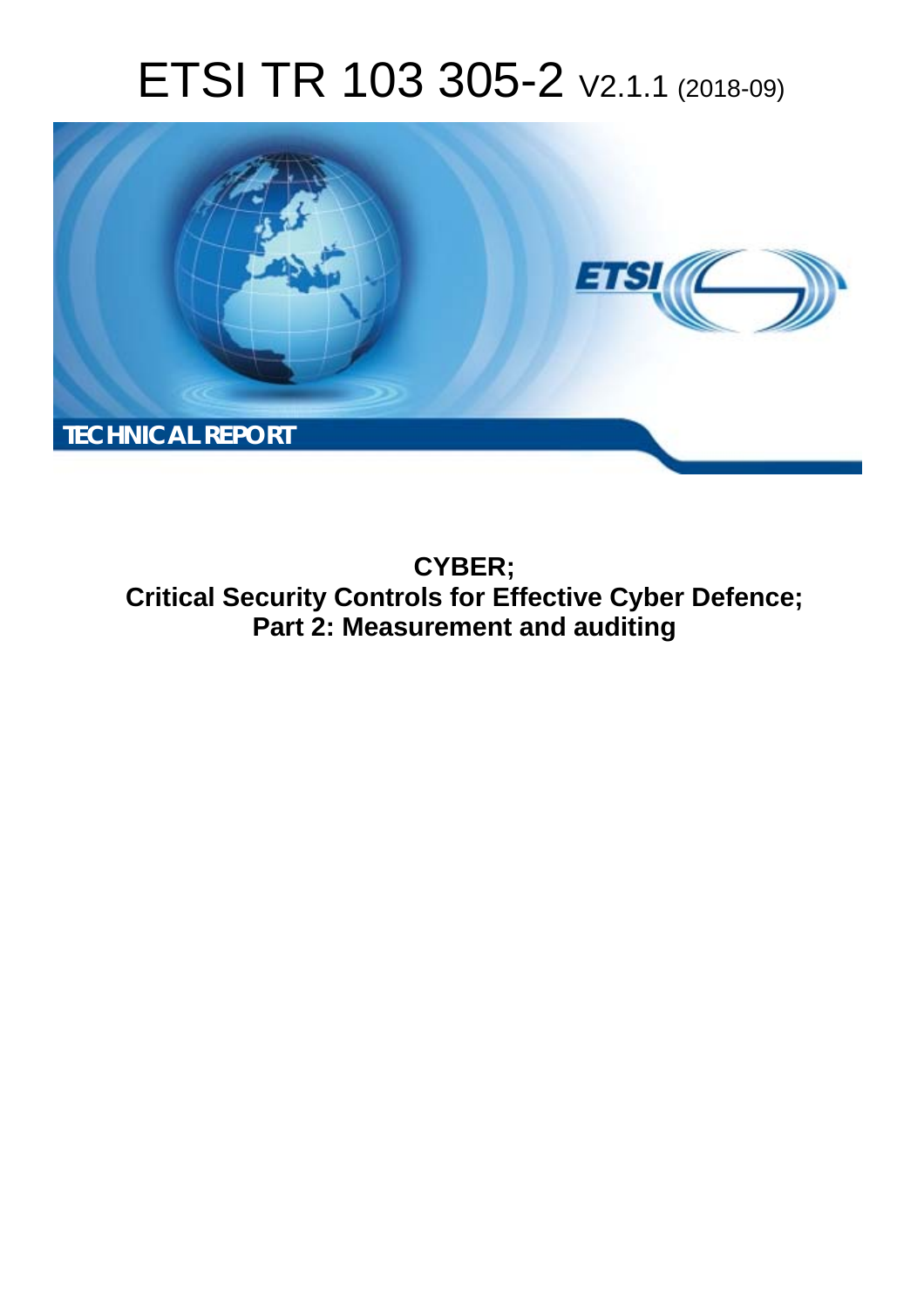Reference RTR/CYBER-0034-2

Keywords cyber security, cyber-defence, information assurance

#### *ETSI*

#### 650 Route des Lucioles F-06921 Sophia Antipolis Cedex - FRANCE

Tel.: +33 4 92 94 42 00 Fax: +33 4 93 65 47 16

Siret N° 348 623 562 00017 - NAF 742 C Association à but non lucratif enregistrée à la Sous-Préfecture de Grasse (06) N° 7803/88

#### *Important notice*

The present document can be downloaded from: <http://www.etsi.org/standards-search>

The present document may be made available in electronic versions and/or in print. The content of any electronic and/or print versions of the present document shall not be modified without the prior written authorization of ETSI. In case of any existing or perceived difference in contents between such versions and/or in print, the only prevailing document is the print of the Portable Document Format (PDF) version kept on a specific network drive within ETSI Secretariat.

Users of the present document should be aware that the document may be subject to revision or change of status. Information on the current status of this and other ETSI documents is available at <https://portal.etsi.org/TB/ETSIDeliverableStatus.aspx>

If you find errors in the present document, please send your comment to one of the following services: <https://portal.etsi.org/People/CommiteeSupportStaff.aspx>

#### *Copyright Notification*

No part may be reproduced or utilized in any form or by any means, electronic or mechanical, including photocopying and microfilm except as authorized by written permission of ETSI. The content of the PDF version shall not be modified without the written authorization of ETSI. The copyright and the foregoing restriction extend to reproduction in all media.

> © ETSI 2018. All rights reserved.

**DECT**TM, **PLUGTESTS**TM, **UMTS**TM and the ETSI logo are trademarks of ETSI registered for the benefit of its Members. **3GPP**TM and **LTE**TM are trademarks of ETSI registered for the benefit of its Members and of the 3GPP Organizational Partners. **oneM2M** logo is protected for the benefit of its Members.

**GSM**® and the GSM logo are trademarks registered and owned by the GSM Association.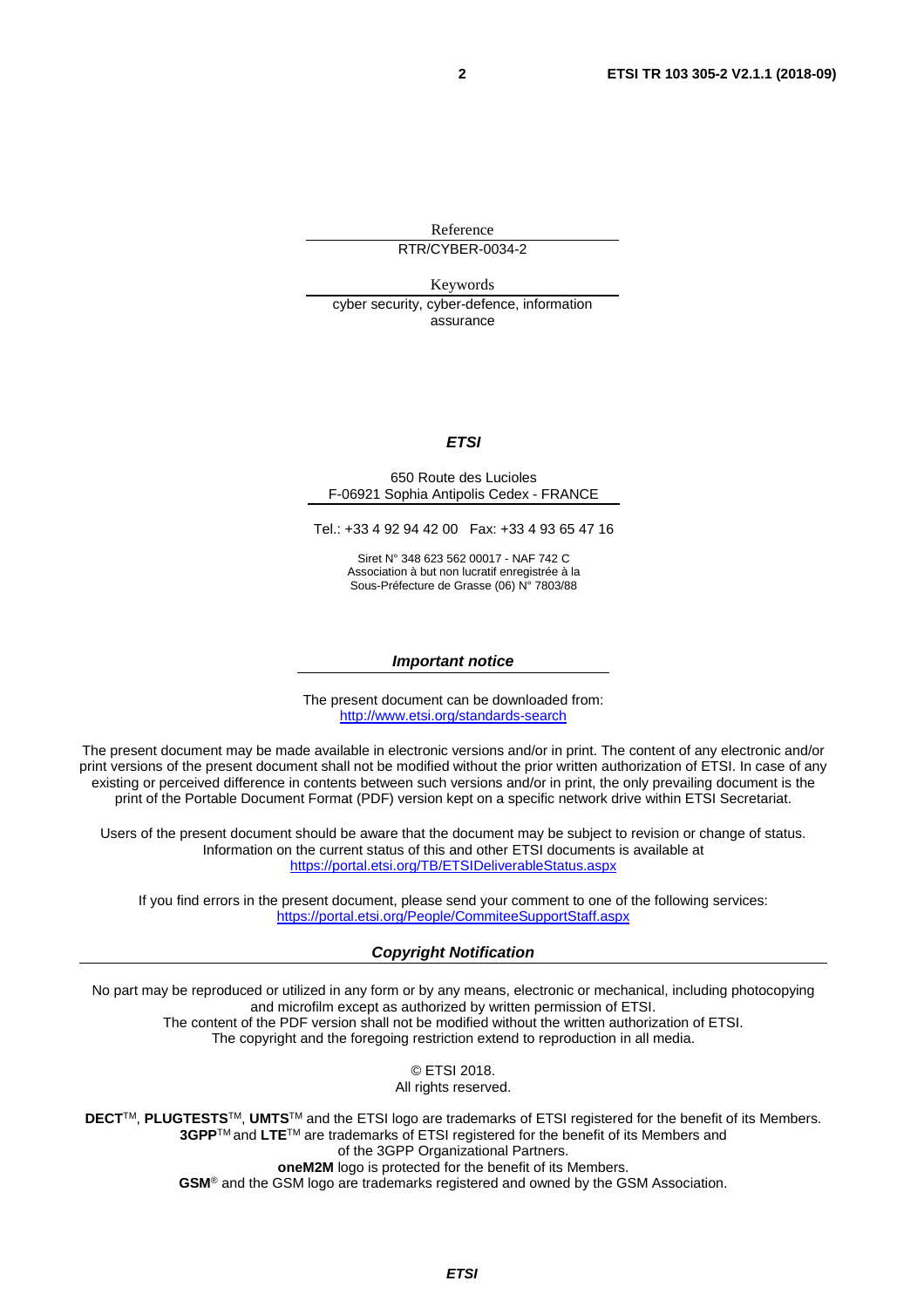## Contents

| $\mathbf{1}$          |  |
|-----------------------|--|
| $\overline{2}$<br>2.1 |  |
| 2.2<br>3              |  |
| 3.1<br>3.2            |  |
| $\overline{4}$<br>4.1 |  |
|                       |  |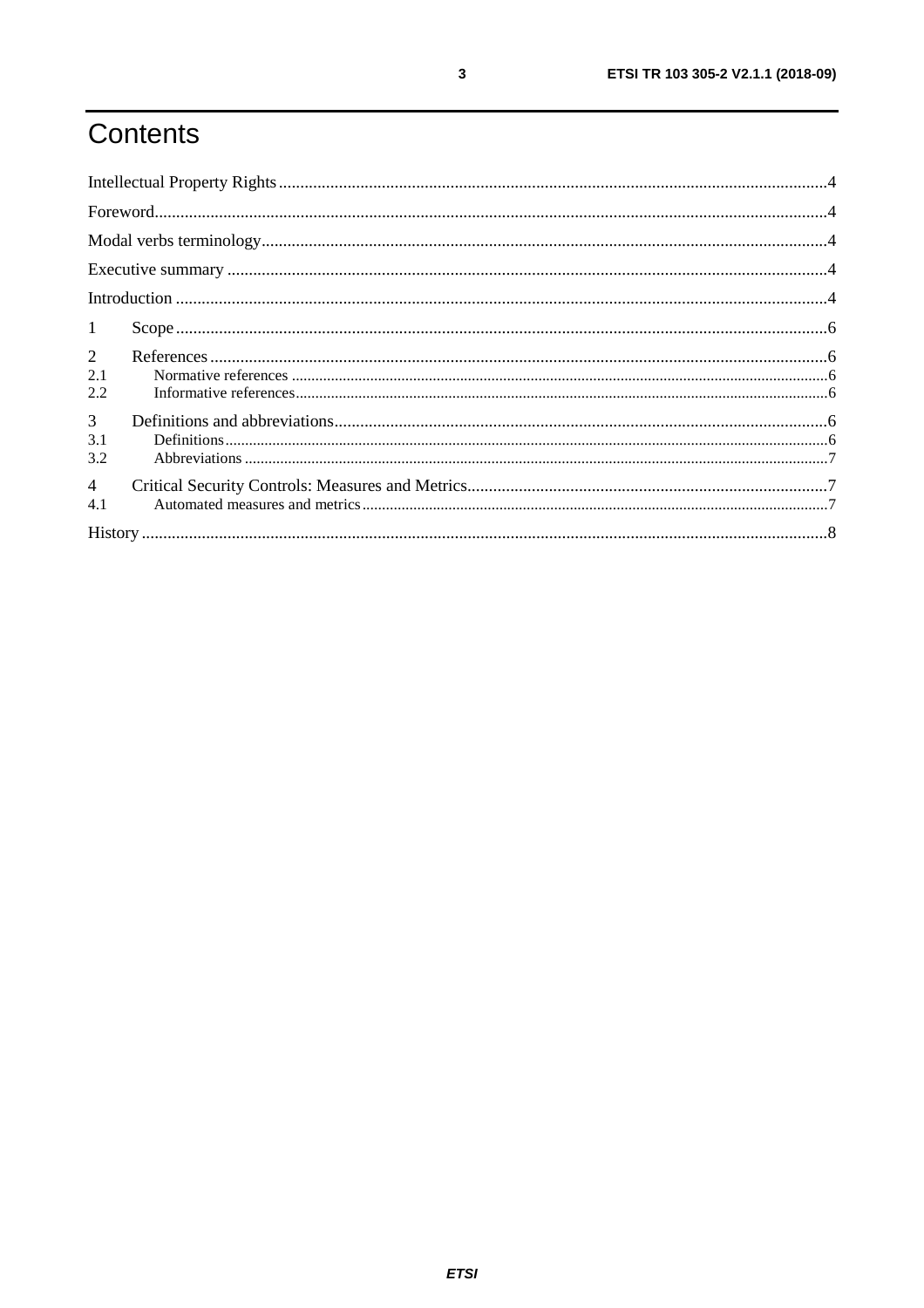### <span id="page-3-0"></span>Intellectual Property Rights

#### Essential patents

IPRs essential or potentially essential to normative deliverables may have been declared to ETSI. The information pertaining to these essential IPRs, if any, is publicly available for **ETSI members and non-members**, and can be found in ETSI SR 000 314: *"Intellectual Property Rights (IPRs); Essential, or potentially Essential, IPRs notified to ETSI in respect of ETSI standards"*, which is available from the ETSI Secretariat. Latest updates are available on the ETSI Web server [\(https://ipr.etsi.org/](https://ipr.etsi.org/)).

Pursuant to the ETSI IPR Policy, no investigation, including IPR searches, has been carried out by ETSI. No guarantee can be given as to the existence of other IPRs not referenced in ETSI SR 000 314 (or the updates on the ETSI Web server) which are, or may be, or may become, essential to the present document.

#### **Trademarks**

The present document may include trademarks and/or tradenames which are asserted and/or registered by their owners. ETSI claims no ownership of these except for any which are indicated as being the property of ETSI, and conveys no right to use or reproduce any trademark and/or tradename. Mention of those trademarks in the present document does not constitute an endorsement by ETSI of products, services or organizations associated with those trademarks.

### Foreword

This Technical Report (TR) has been produced by ETSI Technical Committee Cyber Security (CYBER).

The present document is part 2 of a multi-part deliverable covering the Critical Security Controls for Effective Cyber Defence. Full details of the entire series can be found in part 1 [\[i.3](#page-5-0)].

### Modal verbs terminology

In the present document "**should**", "**should not**", "**may**", "**need not**", "**will**", "**will not**", "**can**" and "**cannot**" are to be interpreted as described in clause 3.2 of the [ETSI Drafting Rules](https://portal.etsi.org/Services/editHelp!/Howtostart/ETSIDraftingRules.aspx) (Verbal forms for the expression of provisions).

"**must**" and "**must not**" are **NOT** allowed in ETSI deliverables except when used in direct citation.

### Executive summary

The present document is intended as an evolving repository for guidelines on measurement and auditing of Critical Security Control implementations. Measurements and metrics are essential components of any successful security program. To support good decision-making, the current state of a protected IT system or network should be assessed ideally by automated methods. Means should exist to measure and report on progress. The records kept constitute an audit.

### Introduction

The Critical Security Controls ("the Controls") have always included a set of Metrics for every Control in order to help adopters manage implementation projects. Adopters can use the sample Metrics as a starting point to identify key information to help track progress, and to encourage the use of automation.

However, there is considerable security "fog" around the use of the terms. For example, there are lots of things that can be measured, but it is very unclear which of them are in fact worth measuring (in terms of adding value to security decisions). And since there are very few "absolutes" in security, there is always the challenge of making a judgment about the measurement value that is "good enough" in terms of managing risk.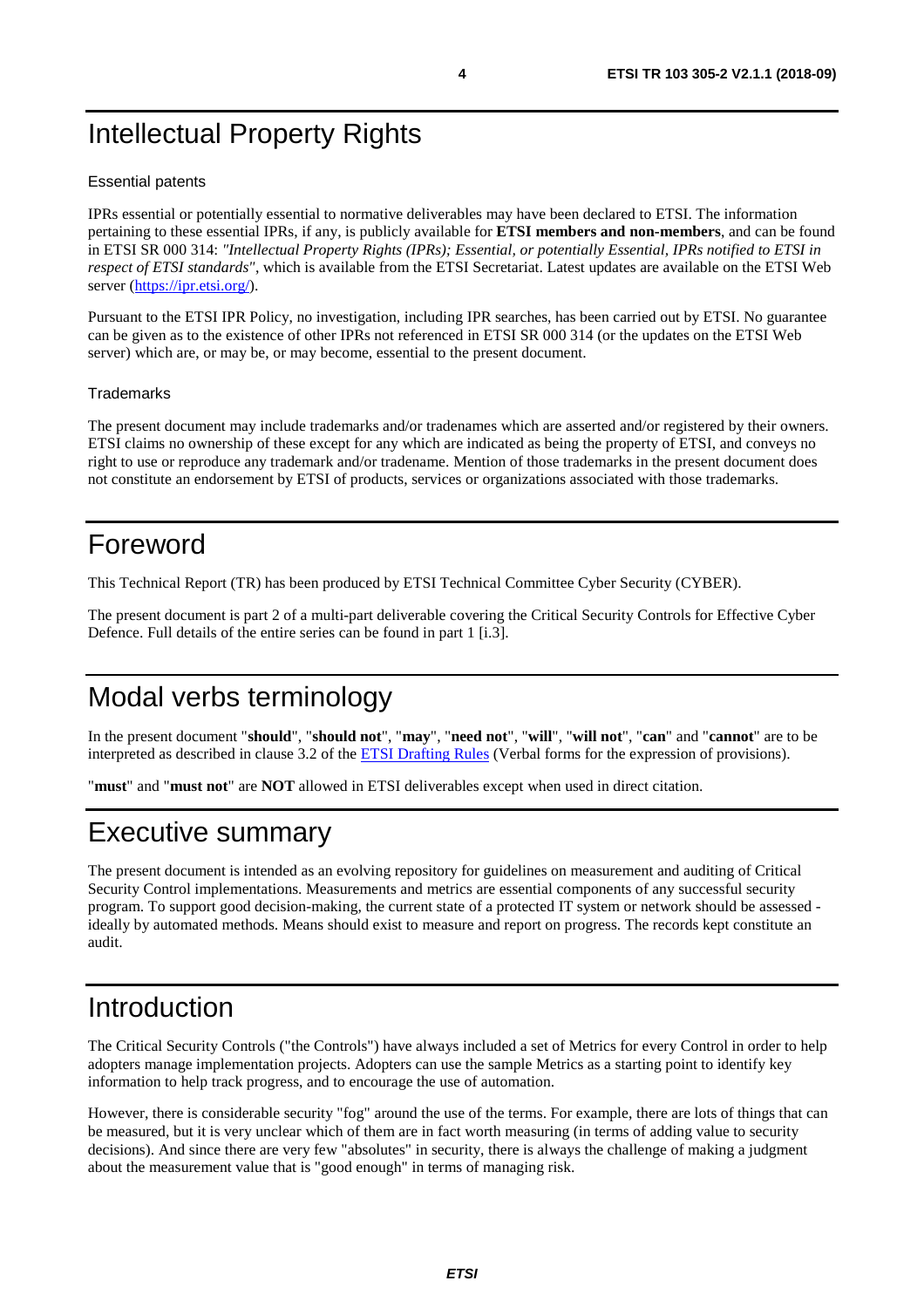The problem of inconsistent terminology across the industry cannot be solved, but consistency within the Critical Security Controls can be enhanced. The definitions found in a NIST article, Cyber Security Metrics and Measures are a useful point of departure [[i.2](#page-5-0)]. This approach separates the attribute being measured (the "Measure") from a value judgment of what is "good" or "good enough".

The introduction of the six sigma measurement analysis for each sub-control for Version 7 of the controls is a major evolution enabling automated tools. This was done by removing the measures and metrics information from the Controls tables in part 1 [\[i.3](#page-5-0)], expanding the related knowledge base, and providing the information in in both textual and spreadsheet formats online [\[i.1](#page-5-0)]. The on-line representations also allow the knowledge base to be more easily evolved.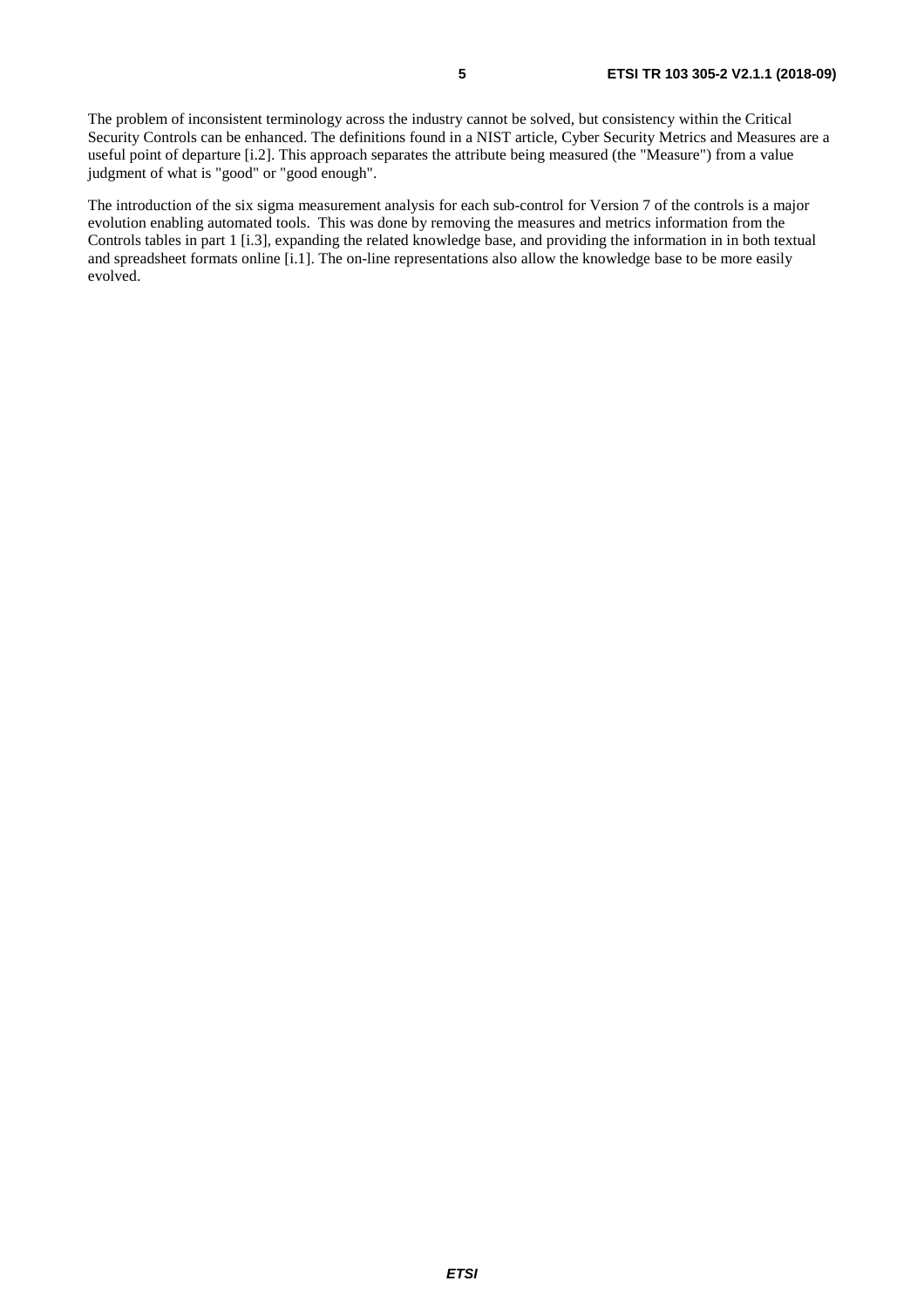#### <span id="page-5-0"></span>1 Scope

The present document is an evolving repository for measurement and effectiveness tests of Critical Security Control implementations. The CSC are a specific set of technical measures available to detect, prevent, respond, and mitigate damage from the most common to the most advanced of cyber attacks.

The present document is also technically equivalent and compatible with the 7.0 version of the "CIS Controls Measures and Metrics for Verion 7," March 2018 [i.1].

#### 2 References

#### 2.1 Normative references

Normative references are not applicable in the present document.

#### 2.2 Informative references

References are either specific (identified by date of publication and/or edition number or version number) or non-specific. For specific references, only the cited version applies. For non-specific references, the latest version of the referenced document (including any amendments) applies.

NOTE: While any hyperlinks included in this clause were valid at the time of publication, ETSI cannot guarantee their long term validity.

The following referenced documents are not necessary for the application of the present document but they assist the user with regard to a particular subject area.

| [i.1] | The Center for Internet Cybersecurity: "CIS Controls Measures and Metrics for Verion 7,"<br><b>March 2018.</b>                                                                                    |
|-------|---------------------------------------------------------------------------------------------------------------------------------------------------------------------------------------------------|
| NOTE: | Available at https://www.cisecurity.org/white-papers/cis-controls-v7-measures-metrics.                                                                                                            |
| [i.2] | Paul E. Black, Karen Scarfone and Murugiah Souppaya: "Cyber Security Metrics and Measures",<br>in Handbook of Science and Technology for Homeland Security, Vol. 5, Edited by<br>John G. Voeller. |
| NOTE: | Available at https://hissa.nist.gov/~black/Papers/cyberSecurityMetrics2007proof.pdf.                                                                                                              |
| [i.3] | ETSI TR 103 305-1: "CYBER; Critical Security Controls for Effective Cyber Defence; Part 1: The<br>Critical Security Controls".                                                                    |

### 3 Definitions and abbreviations

#### 3.1 Definitions

For the purposes of the present document, the following terms and definitions apply:

**Critical Security Control (CSC):** specified capabilities that reflect the combined knowledge of actual attacks and effective defences of experts [i.3]

**measure:** concrete, objective attribute, such as the percentage of systems within an organization that are fully patched, the length of time between the release of a patch and its installation on a system, or the level of access to a system that a vulnerability in the system could provide [i.2]

**metric:** abstract, somewhat subjective attribute, such as how well an organization's systems are secured against external threats or how effective the organization's incident response team is [i.2]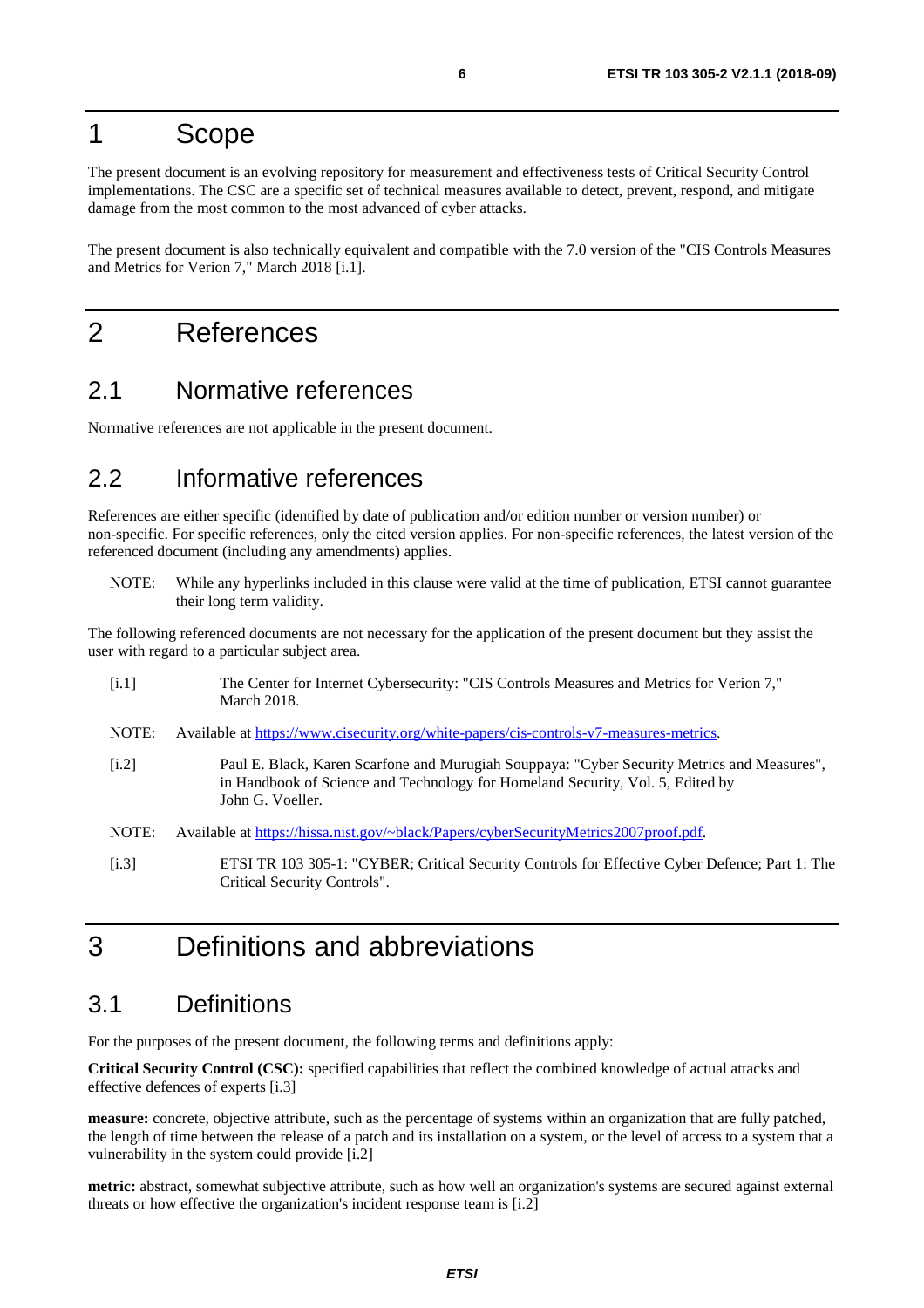<span id="page-6-0"></span>For the purposes of the present document, the following abbreviations apply:

| -CIS             | Center for Internet Security                   |
|------------------|------------------------------------------------|
| CSC <sup>.</sup> | Critical Security Control or Capability        |
| <b>ID</b>        | Identifier                                     |
| <b>IT</b>        | <b>Information Technology</b>                  |
| <b>NIST</b>      | National Institute of Standards and Technology |
|                  |                                                |

### 4 Critical Security Controls: Measures and Metrics

#### 4.1 Automated measures and metrics

One of the major advances of V7 of the Critical Security Controls is an evolution toward automated measures and metrics. This was accomplished by moving the information to separate on-line representations that can facilitate automation and be more easily adjusted. For each Sub-Control, a list of Measures and metrics are available in either tablular text form or an excel spreadsheet [\[i.1](#page-5-0)]. Each Measure is given a unique ID number to allow tracking, together with a "sensor", measure and values for six sigmas.